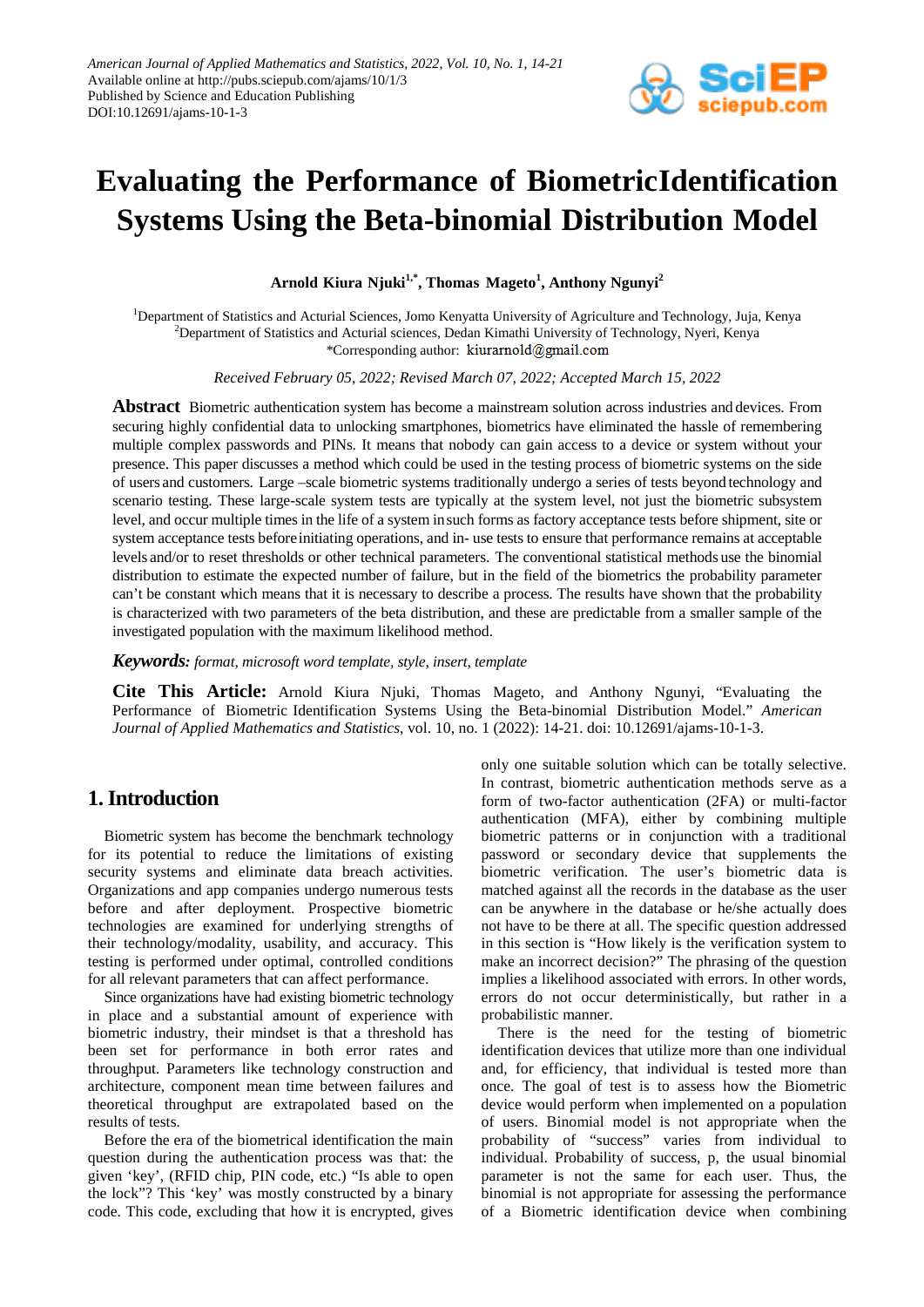outcomes from multiple users. The Beta-binomial model or, more formally, the product Beta-binomial allows for variability in the probability of success among individuals and that allows for the possibility that trials by a given individual are not independent. The probability of the possible events is not constant, but it follows a special distribution. This distribution of the probability parameter (p) is determined by two parameters  $-\alpha$ , β.

# **2. Literature Review**

For any biometrics identification device, assessing its matching performance is often critical to the success of the product from the viewpoint of both the vendor and the consumer. There are lots of biometric techniques available nowadays. A few of them are in the stage of the research only (e.g. the odor analysis), but a significant number of technologies is already mature and commercially available, examples include: fingerprint, finger geometry, hand geometry, palm print, iris pattern, retina pattern, facial recognition, voice comparison, signature dynamics and typing rhythm (U.K. Biometrics Working Group, 2000)) [\[9\].](#page-7-0)

The goal of a biometric device is to accurately determine whether or not you are who you say you are. There are several factors that go into a 'good' biometric device. Hong, Wan, Jain, [\[14\]](#page-7-1) suggest that a biometric should possess the following characteristics: universality, uniqueness, permanence, collectability, performance, acceptability, and circumvention. Universality means that as many people as possible should have the biometric in question. Not every person has a right index finger, so that a biometric device based solely on this will not be universal. Next, uniqueness implies that each person should have a different version of the biometric. Fingerprints are generally thought to be unique. Permanence is the condition that the biometric should not change over time. A biometric device based on facial recognition is not ideal in this sense because people change their hair, they grow beards and they get wrinkles. The ease with which a biometric can be captured is its collectability. It might be possible to create a biometric device based upon your EEG, but it wouldbe difficult to capture that information quickly and easily. On the other hand, a fingerprint or an iris is fairly exposed and, therefore, easily collectible. Performance measures how easy a particularbiometric is to use and implement. Acceptability is the degree to which there is public acceptance of the biometric for identification purposes. Fingerprints are a prime example of a biometric with high acceptability, since they have been used for centuries as a method of identification. Finally, circumvention is the amount of work need to fool the system. Signatures are notoriously easy to reproduce, whereas creating a copy of a fingerprint is far more difficult. Discussing some of the commonly used Biometric Identification Devices (BID):

#### **2.1. Finger Prints**

Fingerprint identification is perhaps the oldest of all the biometric techniques. Their use in law enforcement since the last century is well the oldest known. Optical fingerprint readers are the most common at present. They are based on reflection changes at the spots where the finger papilla lines touch the read surface. Optical fingerprint readers cannot be fooled by a simple picture of a fingerprint, but any 3D fingerprint model makes a significant problem, all the reader checks is the pressure. A very good example of fingerprint reader is the IEVO-M microTM Biometric Fingerprint Reader which is a compact fingerprint reader designed for internal use only, looking to secure small to medium sized facilities. It uses an optical sensor and delivers a fast and reliable biometric solution saving time and costs to any business. The fingerprint biometric authentication methodrely on partial information to authenticate a identity. For example, a mobile biometric device will scan an entire fingerprint during the enrollment phase, and convert it into data. However, future biometric authentication of the fingerprint will only use parts of the prints to verify identity so faster and quicker. The fingerprint reader is enabled for 128-bit data transmission and provides highly accurate and quality images to be transferred to the Control Board, where the data is securely stored. Here it performs 1: N, matching up to 50,000 (10,000 standard) fingerprint templates.

#### **2.2. Facial Recognition**

Facial recognition is the most natural means of biometric identification. The method of distinguishing one individual from another is an ability of virtually every human. Any camera (with a sufficient resolution) can be used to obtain the image of the face. Any scanned picture can be used as well. The image processing and facial similarity decision process is done by the computer software. The accuracy of the face recognition systems improves with time, the current software may often find "a face" at an incorrect place. This significantly makes the results worse. Better results can be achieved if the operator is able to tell the system exactly where the eyes are positioned. The systems also have problems to distinguish very similar persons like twins and any significant change in hair or beard style requires reenrollment. The quoted accuracy of facial recognition systems varies significantly, many systems quote the crossover accuracy of less than one percent.

#### **2.3. Iris Scan**

Research shows that the matching accuracy of iris identification is greater than of the DNA testing. The iris scanner does not need any special lighting conditions or any special kind of light (unlike the infrared light needed for the retina scanning). The iris scanning technology is not intrusive and thus is deemed acceptable by most users. The iris pattern remains stable over a person's life, being only affected by several diseases. Once the gray-scale image of the eye is obtained then a software tries to locate the iris within the image. In the decision process the matching software given 2 iris codes computes the Hamming distance based on the number of different bits. The Hamming distance is a score (Within the range  $0 - 1$ , where 0 means the same iris codes), which is then compared with the security threshold to make the final decision. Computing the Hamming distance of two iris codes is very fast (it is in fact only counting the number of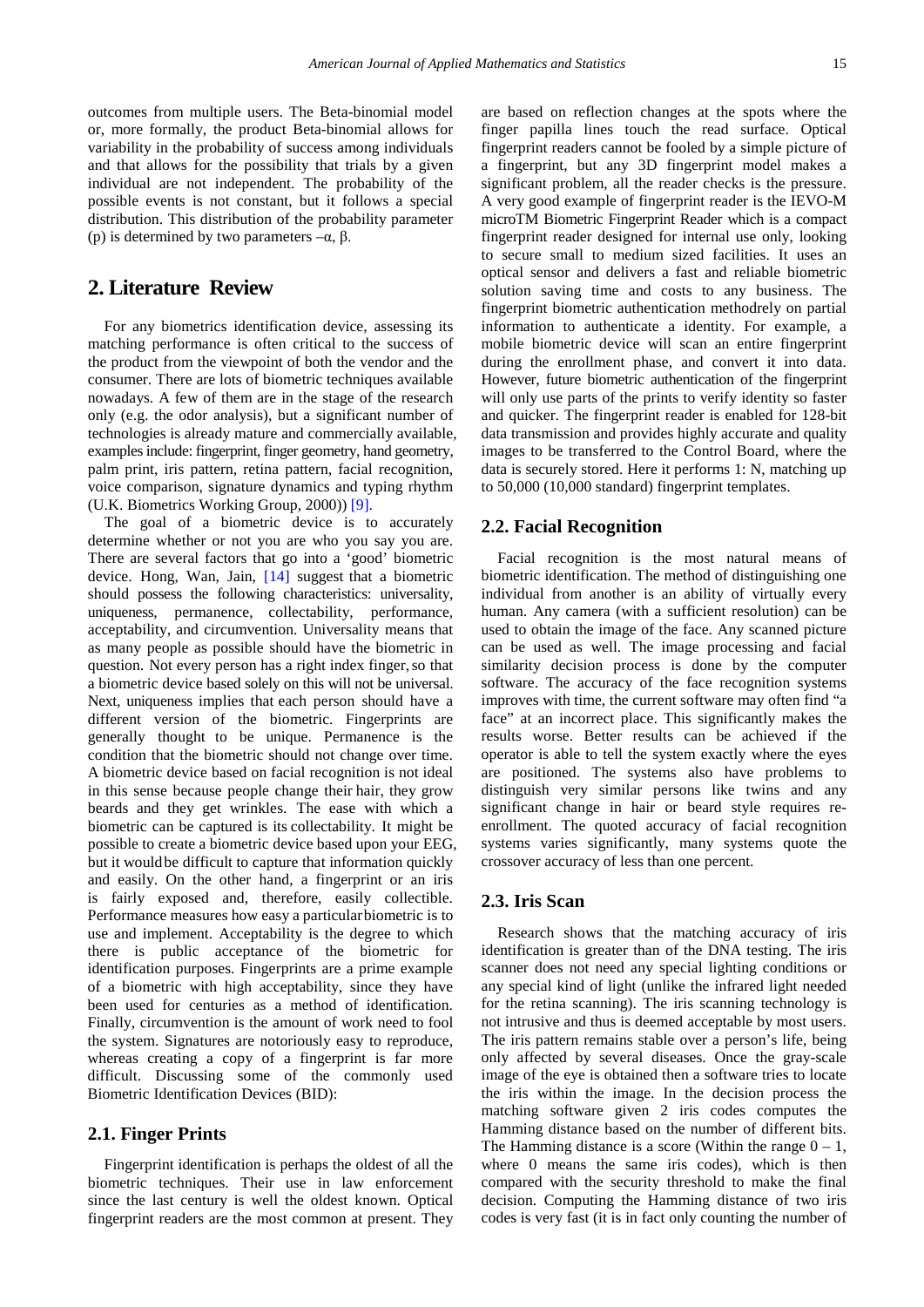bits in the exclusive OR of the two iris codes). Modern computers are able to compare over 4 000 000 iris codes in one second. An iris scan produces a high data volume which implies a high discrimination (identification) rate. The iris recognition is the fastest identification out of all the biometric systems I could work with. It is hard to encounter a false acceptance (the database was not very large, however) and the false rejection rate is reasonably low. The manufacturer quotes the equal error rate of 0.00008%, but so low false rejection rate is not achievable with normal (nonprofessional) users.

#### **2.4. Hand Geometry**

of a person's hand does not change after certain age. Hand geometry is based on the fact that nearly every person's hand is shaped differently and that the shape Hand geometry systems produce estimates of certain measurements of the hand such as the length and the width of fingers. Various methods are used to measure the hand. These methods are most commonly based either on mechanical or optical principle. The latter ones are much more common today. Optical hand geometry scanners capture the image of the hand and using the image edge detection algorithm compute the hand's characteristics. Hand geometry scanners are easy to use. Hand geometry does not produce a large data set (as compared to other biometric systems). Therefore, given a large number of records, hand geometry may not be able to distinguish sufficiently one individual from another. The size of the hand template is often as small as 9 bytes. Such systems are not suitable for identification at all. The verification results show that hand geometry systems are suitable for lower level security application. The manufacturers advertise the crossover accuracy about 0.1%. These numbers are difficult to obtain in reality. FAR of 3% and FRR of 10% at the middle security threshold are more realistic. The verification takes about one second. The speed is not a crucial point because the hand geometry systems can be used for verification only.

#### **3. Methodology**

We have discussed some of the common biometric technologies, at the present there is no consensus on a methodology for assessing the performance of a biometric device when two or more individuals are tested. The binomial distribution is incorrect when more than one individual attempts to match. The matching performance is usually measured in terms of false accept and false reject rates. I will refer to users that are enrolled in the database as genuine users and I will refer to users who are not enrolled in the database as imposters. Thus, the matching performance describes how well the system allows access to genuine users and denies access to imposters.

When an individual presents their biometric, the 'image' is processed and matched against one or more stored templates from the database. The number of comparisons depends upon the mode that the device uses. There are two basic modes of operation. The first is verification or

one-to- one mode. In this mode, some identifier such as a name or an ID number is given to the system and it verifies that your biometric matches the biometrics stored under your name. The second mode of operation is identification or one-to-many mode. Under this scenario, the biometric system compares the presented biometric to the entire database looking for a match. Though these systems have very different methodologies, their performance is measured in the same way.

To make this discussion more precise, consider the population of match scores all attempts by genuine users and let  $f_{e}en(x)$  represent the density of this distribution. Similarly, consider the population of match scores for all attempts by imposters and let *himp*(*y*) be the density for this distribution. Then the false rejection rate (FRR) is the probability that T is greater than *λ* given that T comes from the distribution of genuine user scores. The false acceptance rate (FAR) is the probability that T is less than *λ* given that the score T comes from the distribution of imposter's scores. [\[10\]](#page-7-2) Symbolically,

$$
FRR = P(T > \tau | T \in Genuine) = \int_{\tau}^{\infty} f_g en(x) dx
$$

$$
FAR = P(T \le \tau | T \in Imposter) = \int_{\tau}^{\infty} h_i mp(x) dx
$$

The threshold,  $\lambda$ , can be set so that we have some control over the values that the FAR and FRR will take. However, note that as  $\lambda$  increases that the FRR will decrease and the FAR will increase. Likewise, as *λ*  decreases the FRR will increase and the FAR will decrease. In a practical setting, we are often interested in estimating the FAR and FRR for a particular biometric device. Given  $\lambda$  and a sample from both genuine users and imposters we can create estimates for the FRR and FAR, in the following way:

$$
P_{FRR} = \frac{T > \lambda \mid T \in Genuine}{Genuine}
$$

$$
P_{FAR} = \frac{T > \lambda \mid T \in Imposter}{Imposter}
$$

where  $P_F$  *RR* where is an estimator of the FRR,  $P_F$  *AR* is an estimator of the FAR, Genuine is the total number of genuine user scores and Imposter is the total number of imposter scores. The security thresholds of biometric systems is measured depending on variability of FAR and FRR. Once biometric data is matched against all records we hypothesize that there could be sufficient overlap between various biometrics to allow a hacker or imposter to access a device at a certain percentage of time. The variability is the security threshold or security level. When the variability is small then the security threhold is high. This means f you try to reduce the FAR to the lowest possible level, the FRR is likely to rise sharply. In other words, the more secure your access control, the less convenient it will be, as users are falsely rejected by the system. The same also applies the other way round. When the variability allowed is great then the security level is low. Do you want to increase user convenience by reducing the FRR? In this case the system is likely to be less secure (higher FAR).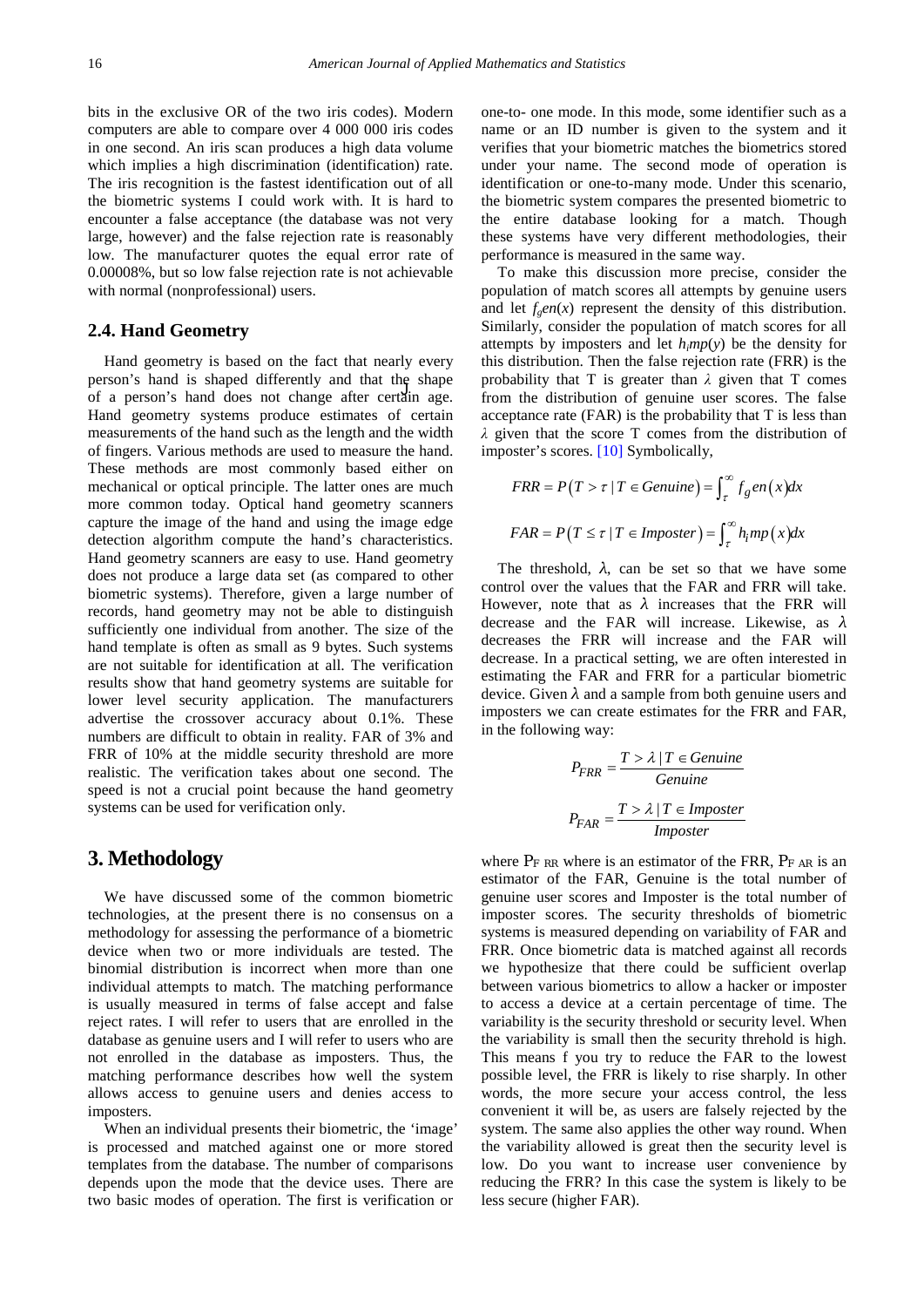BIDs have been investigated by statistical methods for easier reproducibility and usage. The results have shown that the less the number of the investigated variables the higher the willingness to apply the method by the side of customers. I had to involve an automatic technique which is easily adoptable in the practice. The theory of the process is the following:

In the first step it is necessary to pick a representative sample of the multiplicity. In this case that means a small group of those individuals who are using the investigated access point. The access point used was the fingerprint reader despite several BIDs in the market. The human identification patterns (HIP) are not permanent, those are continuously changing in time, sometimes day by day or person by person. To determine the exact value of failure rates the examination of these devices has to be regular and systematic. Biometric testers are very interested in knowing how large of a sample they need to take. We determine two sample sizes: M, the number of individuals to be sampled and, ni, the number of times that each individual should be tested. . It is proven there aren't two totally equal samples in the biometrics, even if they have been recorded from the same person in the same time.

In the field of biometrics we have to count with continuously changing user attribution and environment, thus the numbers of the failures (not recognized HIP) are variables. But this variety is not chaotic, it is possible to be described by the beta-binomial distribution.

In the conducted experiments we examined how big the possibility of the failures. Six tests have been repeated six times, and each time we noticed the number of the failed identification. These rounds were subscribing the distribution of the possible failures. However I had to find the method which is able numerically characterize this distribution. As it was mentioned above this distribution is the beta-binomial distribution, so the exact task in the second step was that to find the right way to determine the parameters in each of the beta distributions at every subject. These results individually are not able to classify the goodness of the BID (fingerprint reader), just showing whether the methodology works or not.

We made differences between the failures by the level of the individuals and tests. With the parameters of the Beta – Binomial distribution it is possible to calculate the beta-binomial density function that shows the possibility the different cases of the failures. The individual density function compared with the density function of the aggregated data, it is possible to establish whether there is a subject with very poor pattern or the device's gone wrong. According to the beta-binomial parameters it is possible to estimate the probability of each failure cases(e.g. one, two, or more failure in a ten size sample), and even possible to give the expected value and dispersion of the distribution. The convectional FRR is calculated as follows:

$$
FRR = \sum_{\alpha=0}^{k=1} n - 1x P^{n-x-1} (1-p)^{x}
$$

where *k* is the minimum number of minutiae to access and *p* is probability of failure. In contrast with the FRR the expected values and the variance of the beta-binomial distribution is the following:

$$
E = \frac{\alpha + \beta}{\alpha + \beta + n}
$$

$$
var = \frac{(\alpha + x)(\beta + n - x)}{(\alpha + \beta + n)^2 (\alpha + \beta + n + 1)}.
$$

After while there has been observed n different events, the number of the adverse events is x, and so the number of the not false identifications is n-x, the corrected equation is the following:

$$
E = \frac{\alpha + x}{\alpha + \beta + n}
$$

A simple failure can be tolerated in the intensive daily use, but if the FRR significantly increases, then the effectiveness of the device brakes down, which could lead in a marginal case to turning off. The Beta-binomial distribution that is described in this paper is a generalization of the binomial distribution that allows for correlation between trials for a given individual. Consequently, the Beta-binomial can be an appropriate model where the binomial is inappropriate.

### **3.1. Mathematical Background of Beta-Binomial Distribution**

The Beta-binomial is derived in the following manner [\[6\].](#page-7-3) Suppose that we have m individuals and each of those individuals is tested ni times, where  $i = 1, \ldots, m$ . Assume that,

$$
X_i \mid n_i, p_i - Bin(n_i, p_i),
$$

where Xi is the number of successes, and that

$$
P(X = x_i) = \begin{bmatrix} n_i \\ x_i \end{bmatrix} P_i^{x_i} (1 - P_i)^{(n_i - x_i)}
$$

We then further model each of the pi as conditionally independent draws from a Beta distribution. The Beta distribution is a continuous distribution on the interval [0,1] and it is parameterized with two quantities,  $\alpha$  and  $\beta$ . Letting pi have a Beta distribution, the probability density function is then

$$
f(p_i \mid \alpha, \beta) = \frac{\neg(\alpha + \beta)}{\neg(\alpha)\neg(\beta)} P_i^{\alpha - 1} (1 - P_i)^{\beta - 1}
$$

The mean and the variance for a Beta random variable are given by  $\frac{\alpha}{\alpha+\beta}$  and  $\left(\frac{\alpha}{\alpha+\beta}\right), \quad \left(\frac{\beta}{\alpha+\beta}\right),$  $\frac{\alpha}{\beta+1}$  $\left(\frac{\alpha}{\alpha+\beta+1}\right)$ , respectively. If we let  $\pi = \frac{\alpha}{\alpha+\beta}$ , then  $E(P_i | \alpha, \beta) = \pi$  and  $Var(P_i | \alpha, \beta) = \pi (\pi - 1)^{-1}$ The joint distribution is then,

$$
f(x, p | \alpha, \beta, n) = f(x | p, n) f(p | \alpha, \beta)
$$
  
= 
$$
\prod_{i=1}^{m} n_i x_i P_i^{x_i} (1-p_i)^{n_i-x_i} * \frac{\Gamma(\alpha+\beta)}{\Gamma(\alpha)\Gamma(\beta)} P_i^{\alpha-1} (1-P_i)^{\beta-1}
$$
 (3)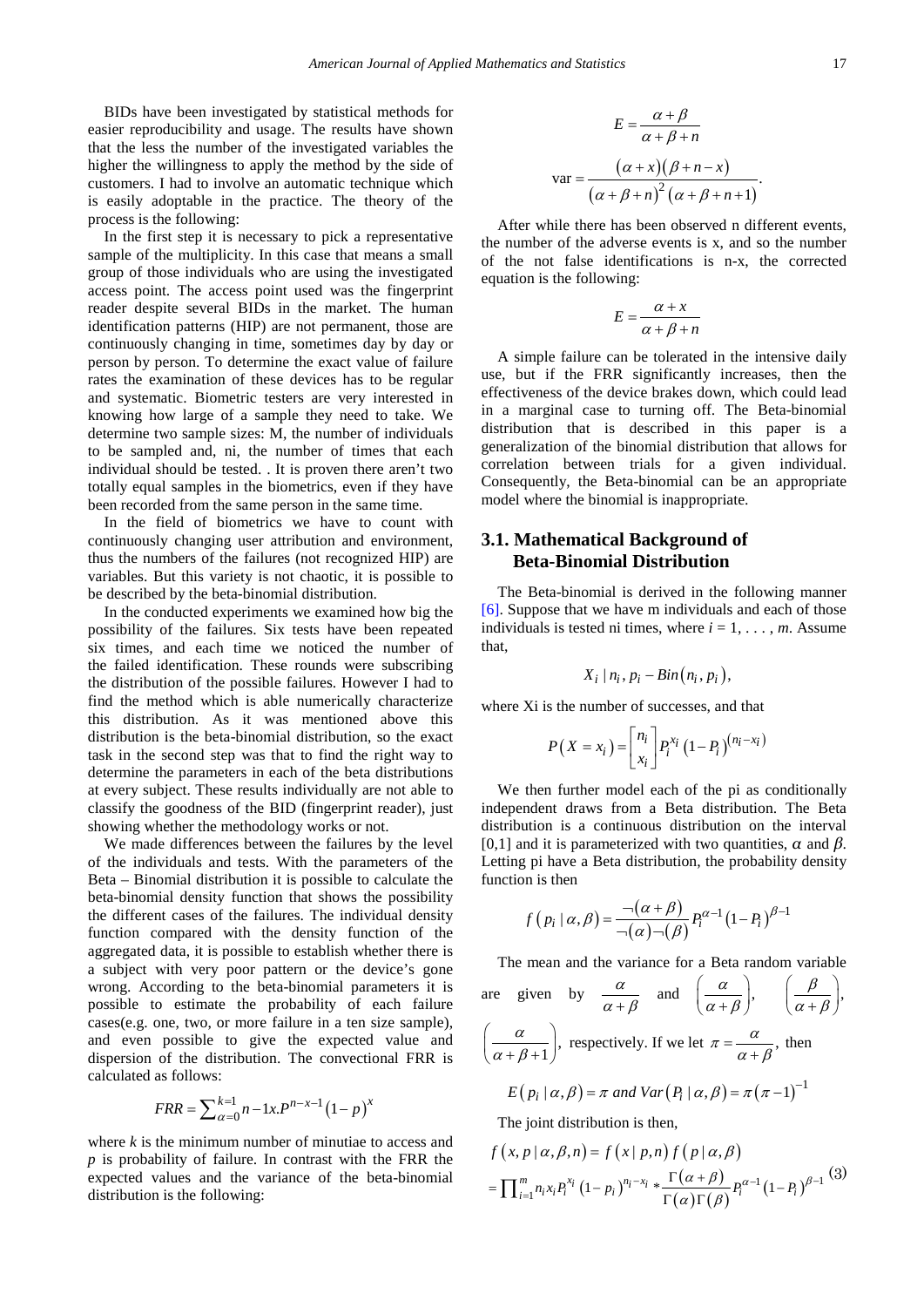where

$$
p = (p_1, p_2, ..., p_m)^T, \n x = (x_1, x_2, ..., x_m)^T, \n n = (n_1, ..., n_m)^T
$$

Now inference for this hierarchical model should be focused on α and β, since they define the overall probability of success. Consequently, we can integrate out the pi's because they are now nuisance parameters. Thus

$$
f(x | \alpha, \beta, n) = \int f(x, p | \alpha, \beta, n)
$$
  
= 
$$
\int f(x | p, n) f(p | \alpha, \beta) dp
$$
 (4)  
= 
$$
\prod_{i=1}^{m} n_i x_i \frac{\Gamma(\alpha + \beta) \Gamma(\alpha + x_1) \Gamma(\beta + n_i - x_i)}{\Gamma \alpha, \Gamma \beta, \Gamma(\alpha + \beta + n_i)}
$$

Equation (4) is referred to as a joint Beta-binomial distribution or product Beta-binomial distribution. Let  $X_i | \alpha_i, \beta_i, n_i \approx Betabin(\alpha, \beta, n_i)$  represent Xi coming from a Beta-binomial distribution conditional on the parameters  $\alpha$ ,  $\beta$  and  $n_i$ . Thus, we assume that the Xi's are conditionally independent draws from a Beta-binomial distribution with parameters *α*, *β* and *n*i. Under that distribution,

$$
E(x_i) = n_i \frac{\alpha}{\alpha + \beta} = n_i \pi
$$
  
 
$$
Var(X_i) = n_i \pi (1 - \pi) C
$$

where  $C = (\alpha + \beta + n_i)(\alpha + \beta + 1)^{-1}$ .

For the determination of the Beta-Binomial parameters, *α* and *β* we used the maximum-likelihood method. The basic underlying idea for ML estimation is to find the parameter value mostlikely to have produced the observed data. For example, given data Y from a sampling distribution  $f(Y|\theta)$  with parameter  $\theta$ , the likelihood function  $L(\theta|Y)$  is the sampling distribution treating the data as known and the parameter as unknown. Note that both Y and  $\theta$  are potentially vector- valued.

$$
L(\theta | Y) = \max_{\theta} L(\theta | Y)
$$

We also have estimators based on Mean and zero (mean zeros) which has high efficiency when fitting BB to reverse j-shaped distributions, also estimators based on first two sample moments (2 moments) and estimators based on mean and ratio of ones to zeros (1 moment-1 probability)

## **3.2. Estimators Based on Mean and Zero (mean-zeros)**

Chatfield, Goodhart [\[13\]](#page-7-4) conjectured that the method of mean and zeros would have high efficiency when fitting the BB to reverse J-shaped distributions. Let p0 denote the sample proportion of observed zeros and  $\mu$  the sample mean. Then the estimators of  $\beta$  and  $\alpha$  based on  $p_0$  and  $\mu$ are obtained by solving the equations

$$
\frac{B(\alpha, N+\beta)}{B(\alpha, \beta)} = p_0 \frac{N_{\alpha}}{\alpha + \beta} = \mu
$$
 (1.1)

## **3.3. Estimators Based on First Two Sample Moments (2-moments)**

Let  $\mu_i$  denote the j-th sample factorial moment and

$$
\xi_j = \frac{\mu_{(j+1)}}{\mu_j} \text{ setting } j = 0, 1 \text{ in}
$$

$$
\alpha \left( \xi_j - N + j \right) + \beta \xi_j = j \left( N - j - \xi_j \right)
$$

and solving the two equations yields the estimators

$$
\alpha = \frac{\xi_0 (N - 1 - \xi_1)}{\xi_0 (\xi_1 - \xi_0)}, \ \beta = \frac{(N - \xi_0)(N - 1 - \xi_1)}{\xi_0 + N(\xi_1 - \xi_0)} \tag{1.2}
$$

## **3.4. Estimators Based on the Mean and the Ratio of Ones to Zeros (1 Moment-1 Probability)**

Since the estimators in eq  $(1.1)$  involve a nonlinear equation for the zeros, it is tempting to replace it by a linear equation involving the ratio of ones to zeros obtained from equation  $\alpha ( j - N ) + \beta ( j + 1 ) \eta_j = j(N - j) - ( j + 1 )$  with  $j = 0$ . Let  $\eta_0 = p_1 / p_0$ , the ratio of the proportion of observed ones to the proportion of observed zeros. Then a simple estimator can be obtained by solving the two linear equations

$$
\alpha N - \beta \eta_0 = (N - 1) \eta_0 \alpha (N - \mu) - \beta \mu = 0
$$

where  $\mu$  is the sample mean. This yields the estimators.

$$
\alpha = \frac{(N-1)\eta_0 \mu}{N\mu - (N-\mu)\eta_0}, \beta = \frac{(N-1)(N-\mu)\eta_0}{N\mu - (N-\mu)\eta_0} \quad (1.3)
$$

We can use the R-package BBest (y,m,method="MLE") where

- y-reponse variable which follows Beta-Binomial distribution.
- m-maximum score number in each beta binomial observation.
- method-the method used for performing the estimation of the probability and dispersion parameters of a Beta-Binomial distribution. "MM" represents method of moments-Default and "MLE" is Maximum Likelihood Estimation.

#### **4. Data Analysis Discussion**

The practical probability of malfunctions can be estimated for each of the users, and it is also able to be estimated for a whole and complex system. In this paper the chosen individual level was, due to comparing the convenience statistical analyzing with the more practical examinations. For this research an iEVO micro fingerprint reader used in our Huduma center (Kirinyaga County) has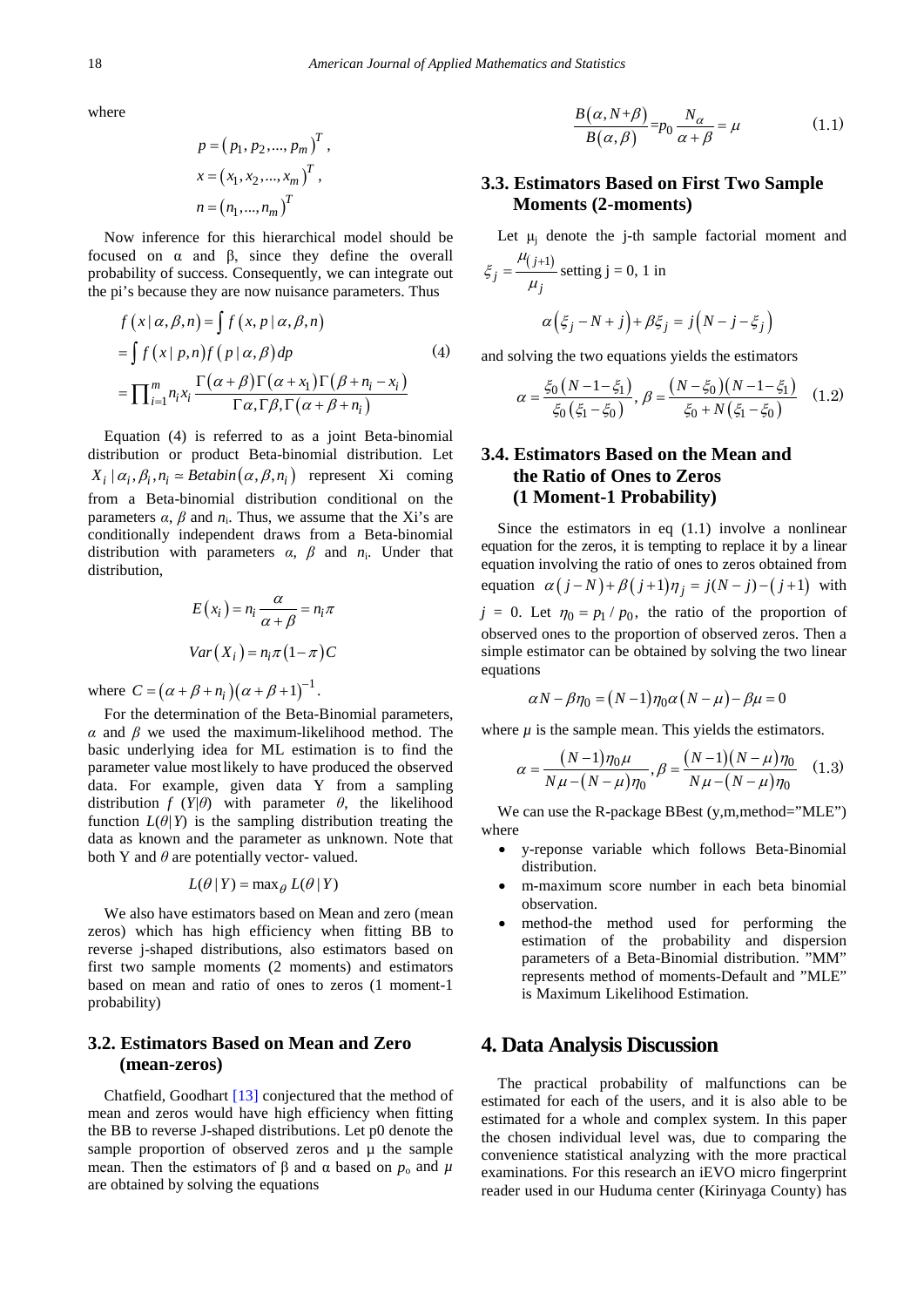been chosen. I assume that m individuals were tested for each of k times. For simplicity, suppose that each individual was tested the same number of times, so that ni  $=$  k for each individual, i.

We have eight subjects (volunteer) have been used in the tests, but finally only four of them's results were able to used in the algorithm. The rest had trouble with the appropriate usage of the fingerprint reader.

In our tests we got the results above. Each test was repeated ten times per each user, so the Table 2 shows how many times 0, 1, 2 or more failures occurred in each test which contains six tries.

As shown, the rate of the failures during the recognition (FRR) is about 18% (71 out of 400). This is significantly higher than the manufacturer (0*.*1%). The manufacturer gave the original (empirical) data for characterize the goodness of the device; *FRR <* 0*.*1% and *FAR <* 0*.*00001%.

| Table 1. Distribution of experimented population |                               |                     |  |  |  |  |
|--------------------------------------------------|-------------------------------|---------------------|--|--|--|--|
| Population 600 persons                           |                               |                     |  |  |  |  |
| Test group 8 subjects                            |                               | Rest 600 persons    |  |  |  |  |
| Evaluable Data 4 subjects                        | Not evaluable data 4 subjects | No data 600 persons |  |  |  |  |
| Repeated six times                               | Repeated six times            |                     |  |  |  |  |
| 6 samples/Tests                                  | 6 samples/Tests               |                     |  |  |  |  |
| TRY to identification 71 failures                |                               |                     |  |  |  |  |

| Table 2. Namber of famale in the lest |      |      |      |     |  |      |      |             |  |
|---------------------------------------|------|------|------|-----|--|------|------|-------------|--|
| <b>SUBJECT</b>                        |      |      |      |     |  |      |      | <b>SUM</b>  |  |
| <i>i</i> Subject                      |      |      |      |     |  |      |      | $\sim$<br>∸ |  |
| ii.subject                            |      |      |      |     |  |      |      |             |  |
| iii.subject                           |      |      |      |     |  |      |      |             |  |
| iv.subject                            |      |      |      |     |  |      |      |             |  |
| av.                                   | 3.75 | ر. د | 1.25 | U.J |  | 0.75 | 0.75 | 17.75       |  |
| sum.                                  |      |      |      |     |  |      |      |             |  |
|                                       |      |      |      |     |  |      |      |             |  |

**Table 2. Number of failure in the test**

The beta parameters were calculated for each user and we presented the calculated beta distribution density functions as follows.







**Figure 2.** Beta Distribution density Function for subject II



**Figure 3.** Beta Distribution density Function for subject III



**Figure 4.** Beta Distribution density Function for subject IV

The beta density functions for the summarized data and the average value is added as well in Figure 5 and Figure 6.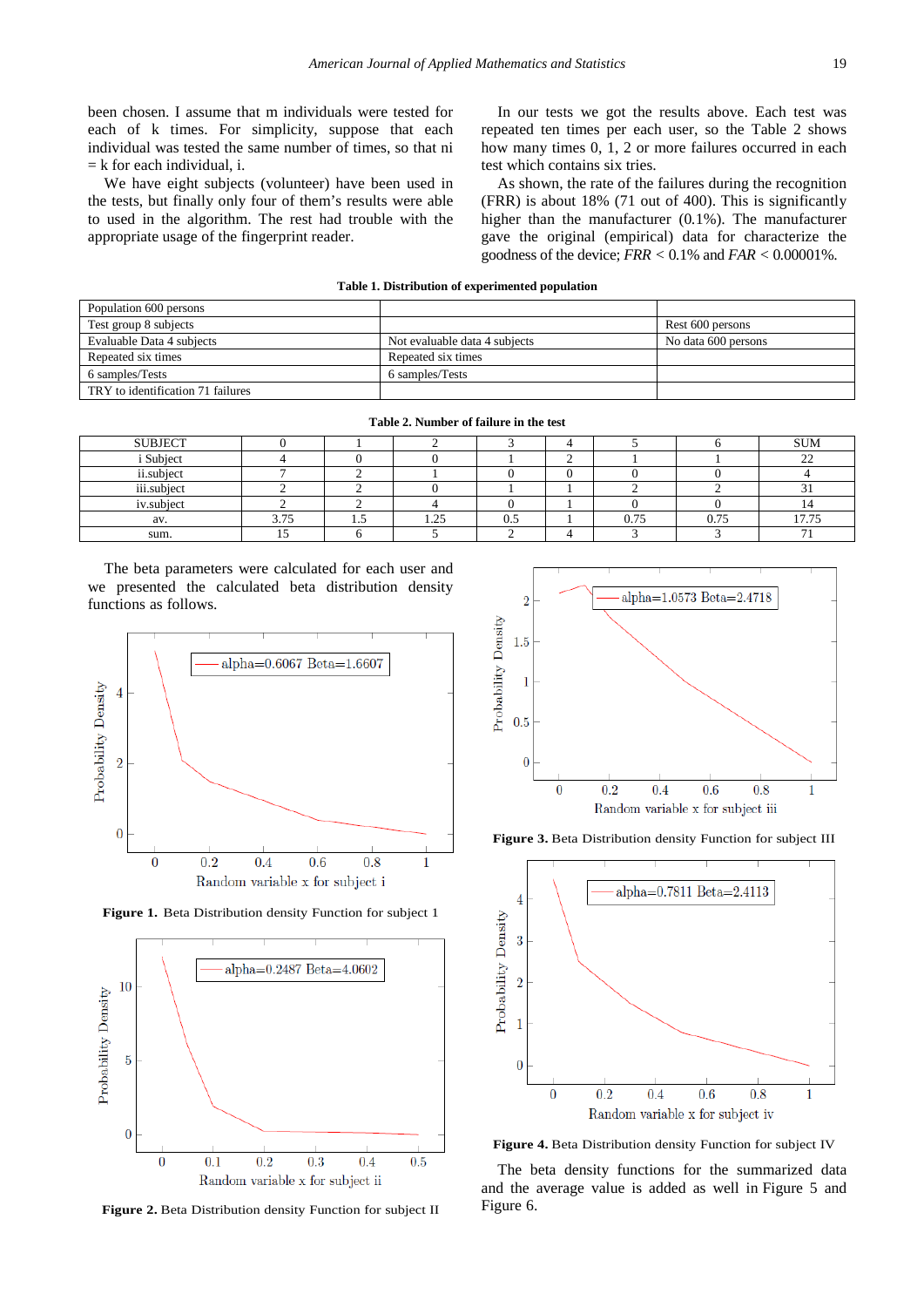



All the test when the number of the failure is zero or quite small is significantly higher than the more times failed. The usual statistic uses the binomial distribution to estimate the average number of failures. To compare the conventional method with this examined method we used the average number of the experienced failures as parameter p in the binomial equation. In the betabinomial method the probability of zero failures is about 35%, in contrast with the normal binomial method, where it is 10-15%. Although the tests were done on a smaller population, the necessary minimal failed events have been detected on 99% level of confidence, according to the

**Figure 5.** Beta Distribution density Function density Function density Function density Function density Function density Function for the Average value values' parameters values' parameters

Doddington formula cited in (Doddington, Liggett, Martin, Przybocki, Reynolds, 1998) [\[11\].](#page-7-5) In the testing of smaller populations usually the deformity means that the experienced failure number is smaller than the statistically expected. The Doddington formula helps to correcting this deformity. So the problem that origins from the small population slightly corrected, thus we could focus to compare the significant difference between the normal binomial and beta-binomial distribution. Final probability values in the different methods (average of the subjects and the accumulated cases) are shown in the Figure 7 and Figure 8 below.



Figure 7. Probability values for the Average of the subjects